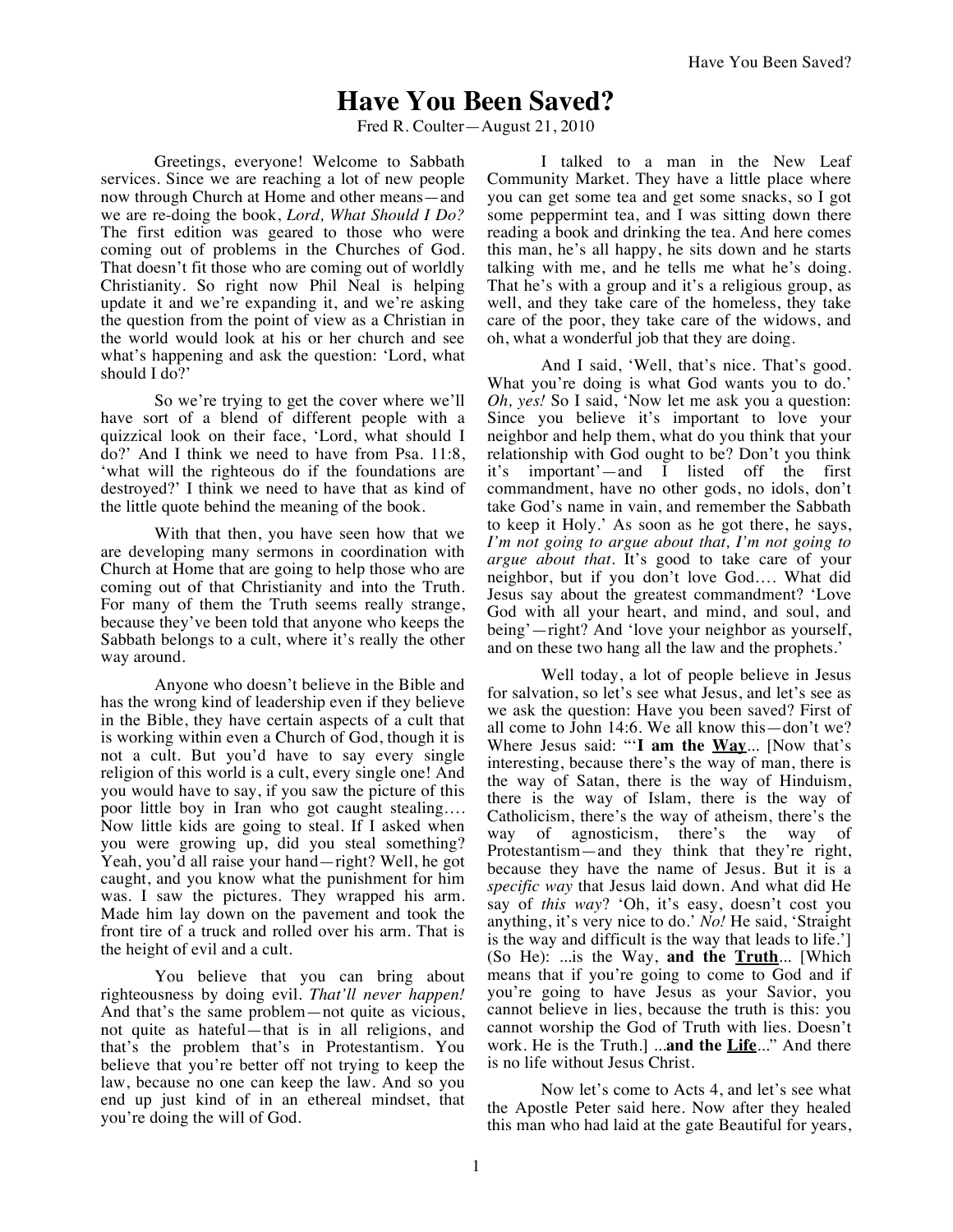and he was raised up so he could walk, not only did he walk, he leaped and sang and praised God right there in the temple area, right in front of all the scribes and Pharisees and leaders and people. The religious leaders of Judaism were having a problem because this thing of what is now in the Bible or the *way of the Lord,* as it was called then, was getting out of hand. They didn't like it that they were losing power. People don't like it when they lose power, when they lose control, so that is what was happening.

They went out and they brought him in to question him, how they did it. Now let's pick it up here in Acts 4:6: "And Annas, the high priest, and Caiaphas and John and Alexander... [Now who were they? *They were those who condemned Jesus* right? *Yes!* 'By all means we must stamp this out.'] ...and as many as were of *the* high priest's lineage. And after placing them in the midst... [That is bringing them right into the middle of the Sanhedrin.] ...they inquired, 'By what power or in what name did you do this?'.... [How did this happen?] ...Then Peter, filled with *the* Holy Spirit, said to them, 'Rulers of the people and elders of Israel, If we are examined this day as to a good work *done to the* infirm man, by what power he has been cured, be it known to you all, and to all the people of Israel, that in the name of Jesus Christ the Nazarean, Whom you crucified, but Whom God has raised from the dead, by Him this *man* stands before you whole" (vs 6-10).

And then he quotes the Scripture, which Jesus also quoted to them, remember, when they came and said, 'By what authority do You do this?' What was Jesus' answer? 'Well, you tell Me by what authority John had, was it from heaven or men, and you answer Me and I'll tell you by what authority I do this.' And they said, after conferring, 'We don't know.' So then Jesus said, 'Neither will I tell you.' Then He told them about the stone, which was Himself.

"'This is the Stone... [or the Rock. You go through the Psalms—the rock, the rock, the rock.] ...that was set at naught by you, the builders, which has become the Head of *the* corner.... [So when you ask the question, 'Have you been saved,' this has to be a fundamental starting point]: ...And **there is no salvation in any other, for neither is there another name under heaven which has been given among men, by which we must be saved'**" (vs 11- 12). And 'must' there in the Greek means *mandatory, obligatory*. So right at the first here you eliminate every other religion in the world and yet all of them say, 'Oh, we're worshiping the same God and we're all going to the same place,' which to them is a true statement. *But is a lie because the* 

*Bible tells us differently*, so they believe a lie hoping that through their lie they're going to have salvation.

Let's come to Mark 16, and let's see what Mark says. Some places in the Bible it sounds very easy. All you have to do is profess the name of Jesus and you're saved. But what they're talking about is a start. What salvation is about is

- the start
- the way along the way
- and the finish

Because remember, Jesus said, 'The one who endures to the end he shall be saved.'

Mark 16:15: "And He said to them, 'Go into all the world and preach the Gospel to the whole creation. The one who believes and is baptized... [Now we've already covered that—haven't we? Baptism is what? *Your covenant death with Christ and you enter into the New Covenant through baptism upon repentance and repentance of sin*.] ...and is baptized shall be saved... [This doesn't tell us *when* it is finished. The Protestants falsely believe that if you profess the name of Jesus, you confess your sins, 'Yes, I've been a sinner, Lord, save me,' you have been born again. And as you will see on one of the Church at Home that I did, it'll be a while before it gets to you, I went through about born again. What I did, I said, 'If you're born again, let's give you a test.' I used to say the hatpin, see if you bleed. Then I also said, 'Walk through the wall.' This time I said, 'No, no, let's do it right, run through it. See if you're like the wind, no one can see you.' It doesn't stop there.] ...but the one who does not believe shall be condemned'" (vs 15-16).

All right, let's come here to Ephesians 2 and let's come to the very Scriptures that are used to help lead people to Christ. It's kind of like this: If you lead someone to Christ, but you never really reveal Him, because you don't go through all the Scriptures, have you led them to Christ? And if they confess their sins and they are forgiven, and God does not impute sin to them, does that mean that they have no more sin ever imputed to them? What are you going to do with 1-John 1, which says, 'If we confess our sins,' that is to God, now notice it is 'we.' John is including himself—isn't he? 'If we confess our sins He is faithful and just to forgive us our sins.' Now was that after conversion or not? Well, probably in the case of John, well over sixty years after conversion. So you have to have all of it, you can't take part of it.

Now just think, if they launched a rocket to go to the moon and they forgot one vital part remember what happened when they had the mistake? They were sending a teacher up into space and they got up two minutes into the air, exploded,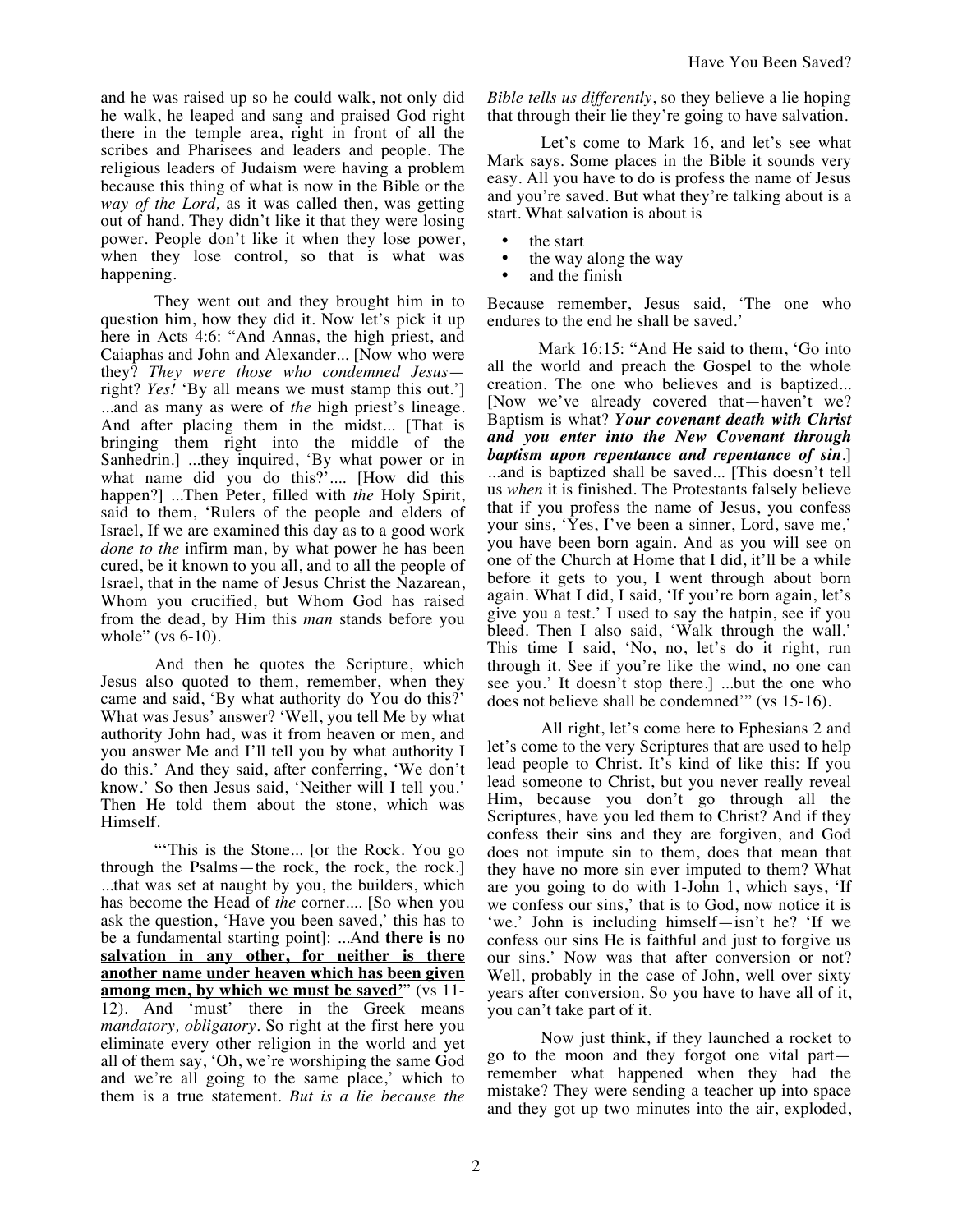and all died, because something was not right. So likewise with salvation.

- you have to have all of it
- you have to have the name of Jesus Christ
- you have to have baptism
- you have to have repentance

Let's see where we all start, and then what we are to do, Ephesians 2:1: "Now you were dead in trespasses and sins, In which you walked in times past according to the course... [or the way] ...of this world... [That's why we're not to love the world.] ...according to the prince of the power of the air, the spirit that is now working within the children of disobedience" (vs 1-2). So Satan is there, deceiving the whole world. And it is so intently deceived that now you even have to question what you see as being real.

Some of the politicians are so professional at lying and they've gotten away with it for so long. Now they exposed one politician, it was a black woman running for Congress. She had her picture taken supposedly with this famous white man who was supposedly endorsing her. Well, when that got up on the television, because some people are looking for the truth, they found out that that was not a real picture. What she did, she took a picture of the man and his wife and replaced herself in the picture through what is called photo-shop. Ever heard of photo-shop? You can create reality. So we have to be very careful, because this world is filled with lies. You can't believe anything any politician will tell you. It gets the same way with any religious person. You can't believe what they say, because even though they quote the Scripture, they are not going to quote all the Scriptures.

Verse 3: "Among whom also we all once had our conduct in the lusts of our flesh, doing the things willed by the flesh and by the mind, and were by nature *the* children of wrath, even as the rest *of the world*."

There comes a time in your life when *God begins to deal with you.* Something happens in your life and you want to know why, you want to know about God. And generally that comes through trials and difficulties that we are going through and we find ourselves helpless and inadequate in everything that we try and do, and we suddenly realize, we don't have the answers and we turn to God. That's when God begins dealing with us, so you need to have the sermon, *From Your Calling to Eternal Life*. That's the beginning of your calling and you have to answer that call.

But notice what happens when you do, v 4: "But God, Who is rich in mercy, because of His great love with which He loved us, even when we... [He's including himself; Paul is including himself. Notice how many times the apostles include themselves in their writings.] ...when we were dead in *our* trespasses, has made us alive together with Christ. (*For* you have been saved by grace.)" (vs 4- 5). And everyone, 'Oh, yes, by gave you have been saved. Oh, you don't need works. If you try and keep any commandments, you're trying to justify yourself by law.' *Not so!* as we have seen with *God's Grace and Commandment-Keeping*.

Now he repeats it down here in v 8 and this becomes important. "For by grace you have been saved... [Now that is passive perfect meaning 'have been saved.' Now does this mean 'once saved, always saved'? Does this mean that when you were called and in this position, that now it is complete?] ...For by grace you have been saved through faith, and this *especially* is not of your own selves; *it is* the gift of God…. [And 'gift' is another word for *favor* or *grace*.] …Not of works... [There it is, you're not to have works.] ...so that no one may boast" (vs 8-9).

Let's see why most Protestants leave off v 10, because this changes the whole equation. What kind of works is he talking about here in v 9? *Our works*. Now let me ask you a question. If we don't have to have any works, why does God judge us according to our works? You read Rev. 2 & 3 and to every Church He says, 'And I will give to every one according as his works shall be.' What is the conflict? The conflict is not works, the conflict is whose works, what kind of works. If you're doing your works like Cain, and Cain brought an offering that he thought God should accept, but not according to God's instructions. Whose work was it, though he brought it to God? *It was his*.] (So this has to be your own works): ...so that no one may boast" (v 9).

However, *if* you are walking in the way that you ought to be walking according to Jesus Christ, whose works are you doing? *The works of God!* Because as we're going to see, the greatest work that is being done is the work of God in each one of us, so that we will complete salvation, because *being saved from our sins is only the beginning.* 

Now let's add in here one other thing. Come over here to Colossians 1, and let's see what has to happen. Remember what Jesus said when He prayed for the disciples and apostles, and even for us. He said, 'I pray that you take them not out of the world, but that you keep them from the evil one.' Now how is that done? Now notice how this is going to help explain Ephesians 2:10.

Colossians 1:9: "For this cause we also, from the day that we heard *of it*, do not cease to pray for you and to ask that you may be filled with the knowledge of His will in all wisdom and spiritual understanding…. [You have to know what you're going to be doing—correct? And once you know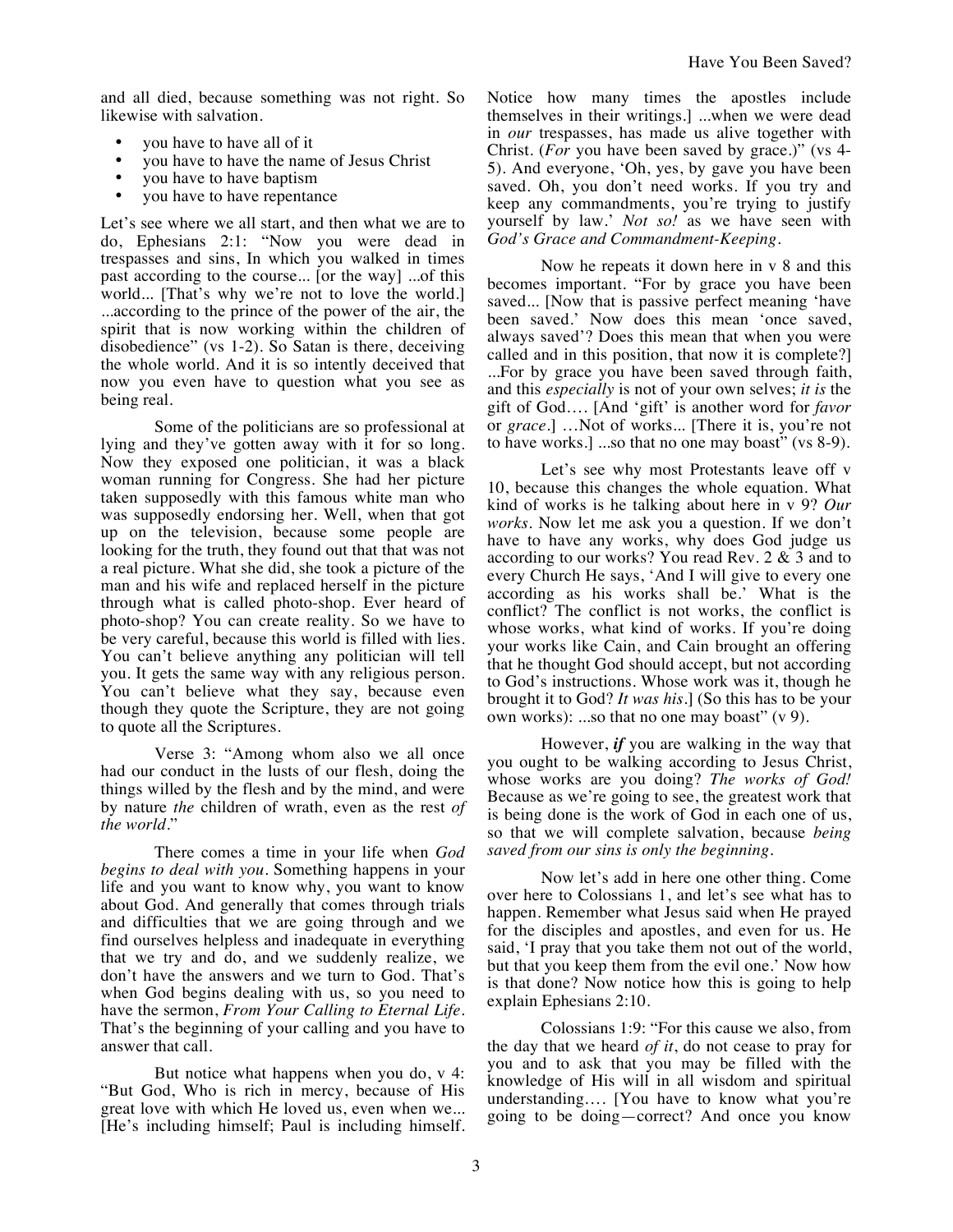what you need to be doing, which you have learned, been taught from the Word of God, what are you to do?] …That you may walk worthily of the Lord, unto all pleasing, being fruitful in every good work... ['Good work' refers to the works that God wants us to do.] ...and growing in the knowledge of God.... [We're going to see also that salvation is a process. Salvation is creation, because God is doing something in you.] ...Being strengthened with all power according to the might of His glory, unto all endurance and long-suffering with joy; giving thanks to the Father, Who has made us qualified for the share of the inheritance of the saints in the light" (vs 10-12).

So the Father is the one Who qualified us. And how many times have we heard in the past, 'Well, you better do this, brethren. You better do that, so you may qualify.' Well, we qualify

- through the Father
- through the Spirit<br>• through walking in
- through walking in the way of the Lord

just as we've seen here. Now notice what God has done, and this ties right in with Eph. 2. We *have been saved* from what and who?

Verse 13: "Who has personally **rescued us**... [that's the word in the Greek] ...from the power of darkness... [What is the power of darkness? *Satan the devil*—right? If you're under the control of the prince of the power of the air, you're walking in darkness, are you not? *Yes!*] ...and has transferred *us* unto the kingdom of the Son of His love."

Now back to Ephesians 2:10: "For **we**... [All of us together. God is doing something with all of us.] ...are His workmanship, created in Christ Jesus unto the good works... [There it is again. That's why the works in v 9 have to be human sinful works or works that are originating from our own thoughts. The good works in v 10 are what?

- *commandments* of God
- the *love* of God
- the *faith* of God
- the *hope* of God

—all of those combined.] ...that God ordained beforehand in order that we might walk in them." So, all of this answers the question that we have to walk in the way of Jesus Christ—right? *According to good works,* and God is working with us. Let's see that salvation is not completed when you repent and believe and are baptized.

Let's come to 1-Corinthians 15; let's see what else Paul writes about here, because what I've just described there is only a beginning. That's a start.

So here in 1-Corinthians 15:1 Paul explains something very important for us to understand: "Now I am declaring to you, brethren, the same gospel that I proclaimed to you, which you also received, and in which you are now standing... [Now in Rom. 5 that *standing* is under the grace or within the grace of God. You're *standing in it*; you're *walking in it*.] ...By which you are also **being saved**... [Showing that it is a process, it is a work. Now the *King James* does not say that, because it was not faithfully translated from the Greek. This is present tense passive, 'you are also being saved,' a process.] ...**if**..." (vs 1-2).

Now here's one of these '*ifs*.' When I go down south I'm going to do a sermon on '*if*.' May end up being several of them. What was it, last week or the week before, I mentioned, 'Oh, wouldn't it be nice to have all the 'ifs' of the Bible all together, capitalized 'if' and bold. So Harry Curly got on his computer and zip—and did it and sent it to me. I was amazed! Amazed, that the very central foundation of 'if,' is found in Gen. 4 referring to Cain. 'If you do well, you'll be accepted. If you do not well, sin lies at the door.' That's the whole basis of every '*if*' between man and God throughout the whole Bible, right there in Gen. 4. How many times have we read the Bible? How many times have we gone over that? Yet, it's just like everything else in the Bible, the more you study it, the more you learn. The more you learn, the more you study it, and the more you see it's all together in one big package. You can't separate it from the other.

Let's come to 1-Corinthians 1:18-it's talking about the cross of Christ: "For to those who are perishing, the preaching of the cross is foolishness; but to us who **are being saved**, it is the power of God." Showing a process and a creation.

Let's come to 1-Corinthians 3; let's see what we are to do. We have to be working, going to be judged by our good works—right? We have to be building. 1-Corinthians 3:11: "For no one is able to lay any other foundation besides that which has been laid, which is Jesus Christ. Now if anyone builds upon this foundation gold, silver, precious stones, wood, hay *or* stubble" (vs 11-12). So we have to

- grow in faith
- grow in works
- let God shape us and mold us.

Remember how He says that He is the potter and we are clay, and how dare the clay say to the potter, 'What are you making?' *No!* We're going to be judged by our good works and our bad works right? Or by our good works that are zealous, or by our works which are supposed to be good, but are complacent. And we really don't build with the materials we need to build with. And you will notice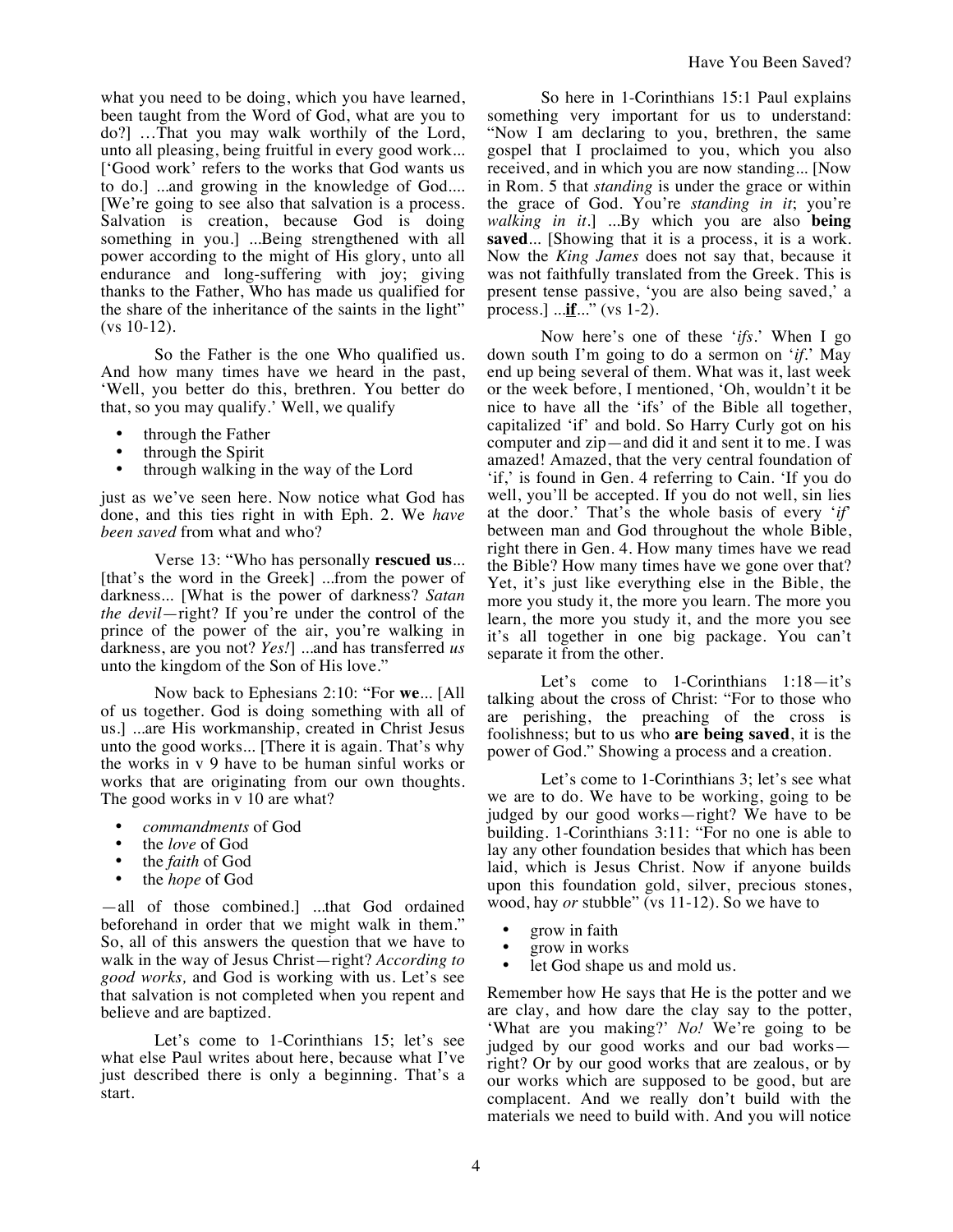that gold, silver, precious stones, those all endure heat and get better. Wood, hay and stubble are burned up. If you get iron wood, it's going to take awhile for that to burn. But if you get some of the wood that likes kindling, it's gone. And hay, it's over with. Stubble can explode and disappear on its own on a hot day. That's why in the Midwest they have to be careful about static electricity when they're putting the grain into the elevators, because if there's too much stubble in the corn or the wheat, could explode.

Verse 13: "The work of each one shall be manifested; for the day *of trial* will declare *it.*.. [That's not the day of salvation, the day of trial. We are going to be tried. What did Peter say? He said, 'Beloved, think not it strange of the fiery trial that you are being tried with.' You're walking in the footsteps of Jesus.] ...the day *of trial* will declare *it*, because it shall be revealed by fire; and the fire shall prove what kind of work each one's is." So not only are we going to be judged by our works, but we're also going to have our works tried.

- Do we believe God, and do we really mean it?
- Do we love God, and do we really mean it?
- Do we hope in the promise of the resurrection, and do we really mean it?
- Do we keep the Sabbath, and really mean it?
- And the Holy Days and really mean it?

All of those things are the good works that God has given us to walk in, to do, and it's all going to be tried.

Now v 14: "If the work that anyone has built endures, he shall receive a reward. If the work of anyone is burned up, he shall suffer loss; but *he*  himself shall be saved, yet as through fire" (vs 14-15). So we have those fiery trials. And I'd have to say that every one of us here have had them—right? And where did most of the fiery trials come from? From those who crept in unawares in the Churches and began to lead people astray. We had to be tried. Do we believe God *or* Do we believe a man? Do we believe the true Word of God and the Scriptural interpretation of Scriptures *or* Do we believe the interpretations of men?

Verse 16: "Don't you understand that you are God's temple, and that the Spirit of God is dwelling in you?.... [That's the whole heart and core of true Christianity and the heart and core of salvation. The Spirit of God coming from the Father. Can't be anything greater—right? *Nothing greater!*] ...dwelling in you? If anyone defiles the temple of God, God shall destroy him because the temple of God is Holy, which temple you are" (vs 16-17). And that why, then, we need to be diligent. That's why need to be constantly working the good works of God:

- doing the things of God
- loving God
- believing God

## (go to the next track)

We need to go back and add to what we are doing, so that we know and understand what God is doing in us and through us. This also tells us what the ministry is about partly, not completely. But we'll see that in a little bit.

1-Corinthians 3:4: "When someone says, 'I am of Paul,' and another one *says*, 'I am of Apollos,' are you not carnal?.... [Just looking at the physical things.] ...Who then is Paul? And who *is* Apollos? *They are* but ministers through whom you believed, even as the Lord gave to each one" (vs 4-5). It's not that the man comes between you and God. Whoever is going to be a teacher is going to be an overseer like a coach on the sidelines and everybody's involved in their own growth and overcoming. Christ is the one and the power of the Holy Spirit from the Father is working in us to accomplish. But what we are to do is to teach and help God facilitate what He's doing. He's chosen to do it that way, but that doesn't make ministers above anybody.

What Christ always showed, like I mentioned when we ordain elders, it's a demotion, not a promotion. And Paul verifies this. "...ministers through whom you believed, even as the Lord gave to each one. I planted *and* Apollos watered, but **God gave the increase**.... [That's the key: *God gives you the growth; God gives you the increase*. You need to work, you need to do the things that God says.] ...Therefore, neither is he who plants anything, nor he who waters; for *it is* **God Who gives the increase**… [So he says it twice.] …Now he who plants and he who waters are one... [We're doing the same thing.] ...but each... [one who is being taught] ...shall receive his own reward according to his own labor. For we are God's fellow workers; and you are God's husbandry..." (vs 5-9). Now this becomes a very important thing because teaching and ministry and salvation all come together in a way where God uses all of it to do His good works.

We're the dwelling place of God. Now think how special that is. That's why receiving the Holy Spirit of God is so important. That's why Paul said in Rom. 8, 'If you do not have the Spirit of Christ and the Spirit of the Father in you, you are not His.'

Verse 17: "If anyone defiles the temple of God, God shall destroy him because the temple of God is Holy, which temple you are. Let no one deceive himself. If anyone among you thinks himself to be wise in this world, let him become a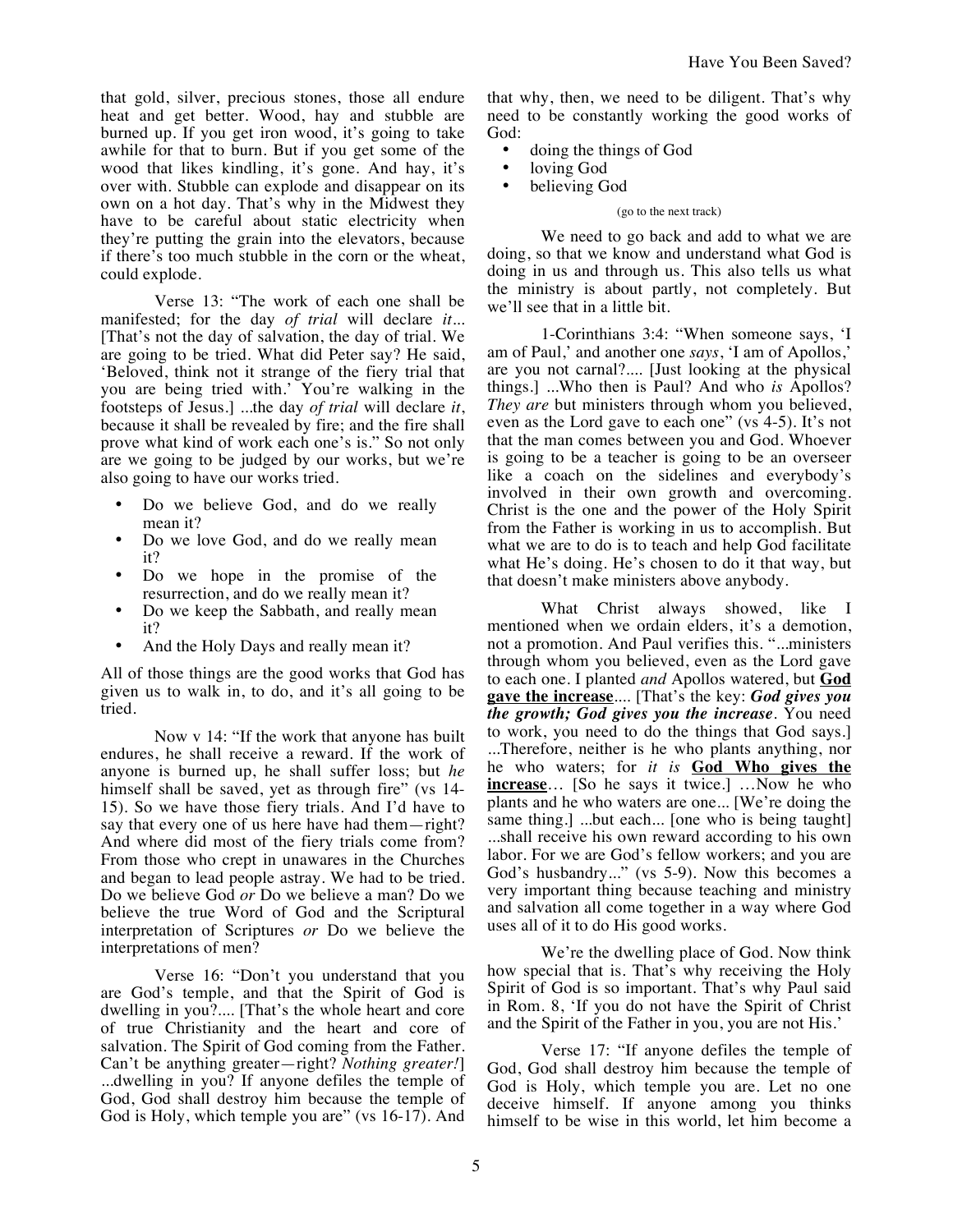fool, so that he may be wise in God's *sight*. For the wisdom of this world is foolishness with God for it is written, 'He entraps the wise in their own craftiness'" (vs 17-19). Sounds a little bit like our current President—doesn't it? And a little bit like all of these scientists, you know, and all of the atheists. He entraps them in their own craftiness. They think they're so smart. You know, the super elite of the world. They think they're going to run the world. Nope! All those they despise are going to do it, that's us. If you think they despise Sarah Palin, because she's not of them politically, think what they would think of us if we went up to them and said, 'We're going to replace you.' But that's the whole theme of the Feast of Tabernacles, 'What will we be doing?'

Verse 20: "And again, '*The* Lord knows the thoughts of the wise, that they are vain.' Therefore, do not let anyone boast in men; for all things are yours, Whether Paul, or Apollos, or Cephas, or the world, or life, or death, or things present, or things to come—all are yours; and you *are* Christ's, and Christ *is* God's" (vs 21-23). So it's all together.

Now let's see what God accomplishes. Here is how it is done. It is the operation of the Spirit continually working that is not observable by any man. But the change and the growth will be observable over a period of time. Or, if they're building wood, hay, and stubble, that would be apparent over a period of time, too, as well.

1-Corinthians 2:9: "But according as it is written... [this all comes together with 'not of works lest any man should boast'] ...'*The* eye has not seen, nor *the* ear heard, neither have entered into *the* heart of man, *the* things which God has prepared for those who love Him." So when that resurrection occurs we will need a spirit mind and a spirit body in order to handle it. It can't enter into this physical mind. We can have part of it and earnest of it, but the whole thing is going to be fantastic.] ...But God has revealed *them* to us by His Spirit... [That's how we know—*God's Spirit*.] ...for the Spirit searches all things—even the deep things of God" (vs 9-10).

Just like I wrote in my letter, 'God, open my eyes that I may see wondrous things out of Your law.' Well, now we have the whole Word of God, so that needs to be our prayer 'that we may see the wondrous things that You have in here, that You have inspired, that You have made possible, that You have given to us, that You will reveal to us.'

"…revealed *them* to us by His Spirit… For who among men understands the things of man except *by* the spirit of man which *is* in him? In the same way also, the things of God no one understands except *by* the Spirit of God" (vs 10-11). It's not going to be because you have degrees. Listen, you can know for sure, if you go to any university of this world, you're going to learn something of the world. And anything that is taught in any seminary may have a measure of what the Bible says, but unless you're keeping the commandments of God and have the Spirit of God, you're not going to understand it. It's very simple. "…no one understands…"

Verse 12: "Now we have not received the spirit of the world... [Isn't that something? Those who love the world are part of the world, live in the world, uphold the world. They have received the spirit of the world. And guess who that comes from? Eph. 2:2, 'the spirit of the power of the air,' Satan the devil. We haven't received that spirit.] ...but... [we have received] ...the Spirit that is of God, so that we might know the things graciously given to us by God." Isn't that something?

And I'm seeing this more and more all the time, because having to do Church at Home for new people, I have to start from an entirely different basis. For years what have we been doing? *Rescuing those who are in the Church of God,* helping them grow in grace and knowledge. Now is the time we're reaching out new people, I've got to understand— Where are they? Where are they coming from? How do I approach them?

Let's see something else here. Let's talk a little bit about the ministry since there are some troubles in one of the Churches of God today. I read a memo from a woman who emailed me and said, 'Well, we're looking to see what kind of governance they're going to set up.' They had committees committee here, committee there, committee everywhere. Who's in charge? *All of us!* A little confusion. So I wrote her back and I said, 'The government is not the question that is primary. The real question is: the Spirit of God. Do you love God with all your heart and mind and soul and being? If you don't love God, if you don't follow the Word of God, it doesn't matter what kind of government you're going to set up because that's not the question.' That shows a lack of understanding of what the purpose of the ministry is.

Now we get part of it here in 1-Corinthians 4:1: "So then, let every man regard us as ministers of Christ and stewards of the mysteries of God." A steward is someone who is given charge of someone else's property to increase it, to manage it and give back to the owner. So that's why when you read the parable of the talents, 'Look, Lord, your five pounds has gained five, here it is, it's Yours.' That's why we also need to understand that no man can say, 'These are *my* people.' If God called them and God converted and God led them and God brought them to repentance and He gave them His Holy Spirit, *they belong to God.* Now then, a steward then, of the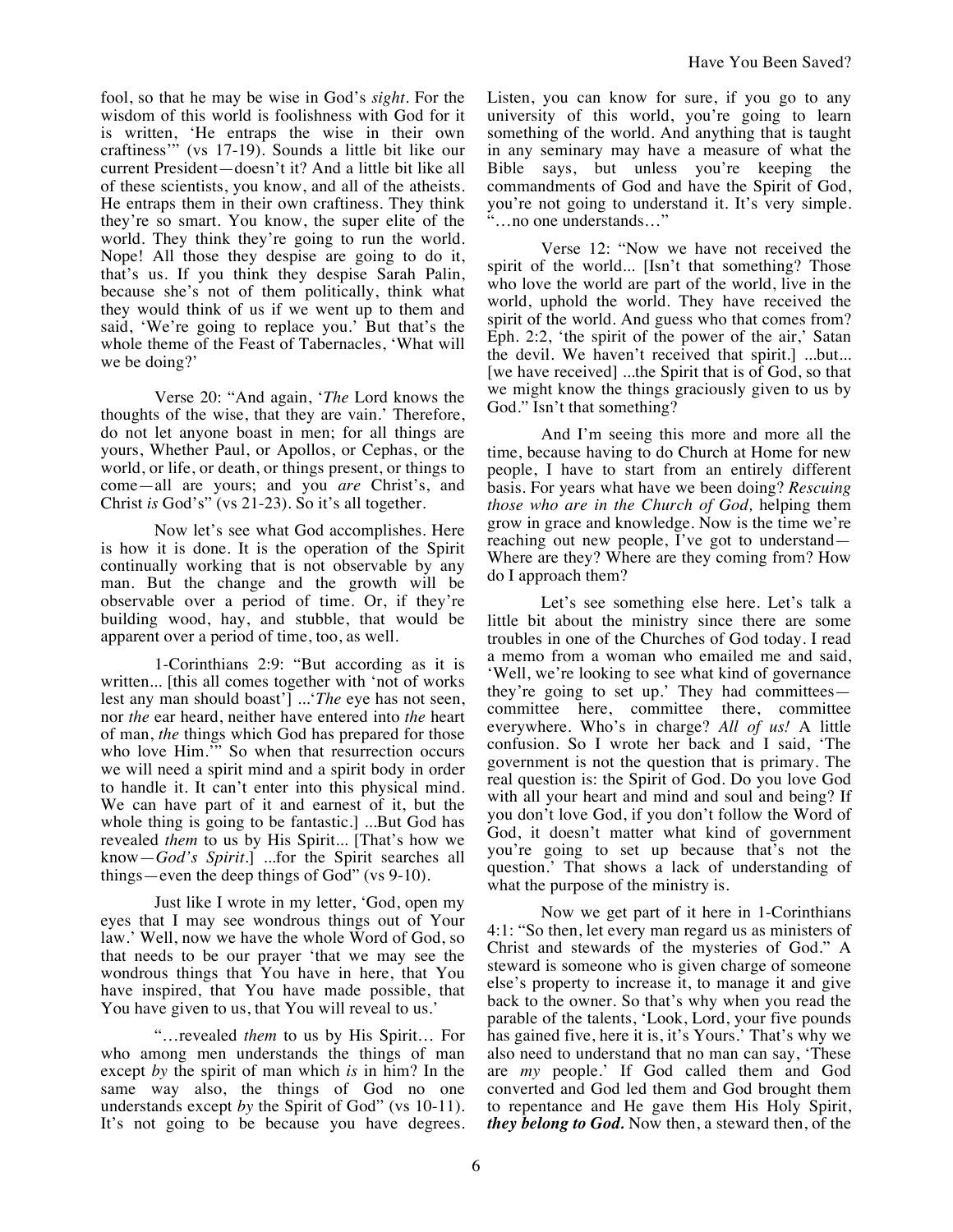mysteries of God. You better know and understand the Word of God, because the secrets of God are buried in here, and let's use a little vernacular—*He ain't going to reveal anything to you if you're out there serving yourself.* You serve God and you serve the people.

"Beyond that, it is required of stewards that one be found faithful.... [We're going to see: What is it of the goal of teaching? The goal of teaching is not that you have the good mechanics in how to speak. Paul didn't have that. We don't know what his speech problem was, doesn't tell us. But they said, 'Woooo, his writings are powerful.' And he's going to be very surprised that much more has been done with his epistles through the centuries after he died, than was done during the time of his ministry.] ...But to me it is an insignificant matter that I am judged by you, or by man's standard; and neither do I judge myself" (vs 2-3). What does he mean by that? Of course he has to judge himself. How? *By the Word of God.* If he judges himself by the Word of God, he's not judging himself.

"Now I am not conscious of anything against myself, yet I am not justified by this; for the one Who is judging me is *the* Lord. Therefore, do not judge anything before *the* time; *wait* until the Lord comes, Who will bring to light the hidden things of darkness, and will make manifest the motives of *all*  hearts; and then shall each one receive praise from God. Now these things, brethren, I have applied to Apollos and myself for your sakes; that in us you may learn not to think *of men* beyond what is written..." (vs 4-6)."

And this has been the problem within the Churches of God, right here. How do you think Paul would have addressed HWA with the claim that he was God's only apostle on earth? I think if we read Gal. 2 and the encounter between Paul and Peter, I think those would be pretty strong solid words of condemnation, because look what he's saying here.

"...learn not to think of men beyond what is written... [especially you thinking of yourself. Like one man said when there was trouble, he said, 'Who is the elder here?' Well, the question is: What's really right, *not who you are*. Isn't that true? *Yes!*] ...so that no one among you is puffed up on behalf of one *of us* against the other…. [He's referring back to 'I'm of Paul, I'm of Apollos,' etc.] …For what makes you superior *to others*? And what do you have that you did not receive?... [And I think of that every day. Paul wrote in Acts 17 that *in God we live and move and have our being.* What do we have we didn't receive? And if we receive it, what are we supposed to do? We're supposed to preach it and share it and teach it—correct? *Yes!*] ...But if you also received *it*, why are you boasting as if you did not receive *it*?…. [Then he ridicules them a little bit.]

…Now you are satiated. Now you have been enriched. You have reigned without us.…" (vs 6-8). 'You've already made it into the kingdom of God, wonderful! Show me your crown.' *No, won't work that way!*

Now I'll have to say this in defense of HWA. If that would have happened and Paul would have corrected him, I believe he would have repented. But once you get into the habit of puffing up, and once you get in the habit of believing your own propaganda, then what takes hold? *Vanity and self defense!* Now also I know that in first-person testimony, that Herbert Armstrong finally admitted that everything he did overseas was not of God. He confessed that God didn't open up a single door, we kicked them in with money. So I take that as repentance on his part. So I think he would have repented, so let's not say, 'Oh, touché! against HWA.' Because remember, most swords are fingers. Whenever there's one going out, what do you do with this, this goes up and three go back, so you need to realize that.

Let's come to Ephesians 4 and see about the whole purpose of the ministry and how that fits in our growing and overcoming, because see, we are being saved, and *we are being saved* with

- God's Spirit in us
- how we are living
- our personal relationship with God on a daily basis
- what we're being taught by those who are to be teachers.

You ought to know that if you're a teacher and those you are teaching know more than you, you're in trouble. And that has happened in too many cases.

So Paul is clarifying it here and he's showing how we need to act, how we need to respond, and the goal. What is the whole purpose in all that we do? We talk about the mind of Christ don't we? *Yes!* 'Let Christ be in you, the hope of glory.' *Yes!* We talk about that it's the Father in us that *gives us the will* to do what is right and to do what is good—correct? And are those not the good works that God gives us? *Yes!* All right, now notice. Sometimes when you're really in a trial, you being to really understand the very basis of everything don't you? You forget about all the vanity. You forget about all the fluff-fluff. You forget about all that stuff.

So Paul was in prison, Ephesians 3:1: "For this cause I, Paul, *am* a prisoner of Christ Jesus for you, Gentiles."

Ephesians 4:1: "Therefore, I, the prisoner of *the* Lord, am exhorting you to walk worthily of the calling to which you were called.... [Now remember,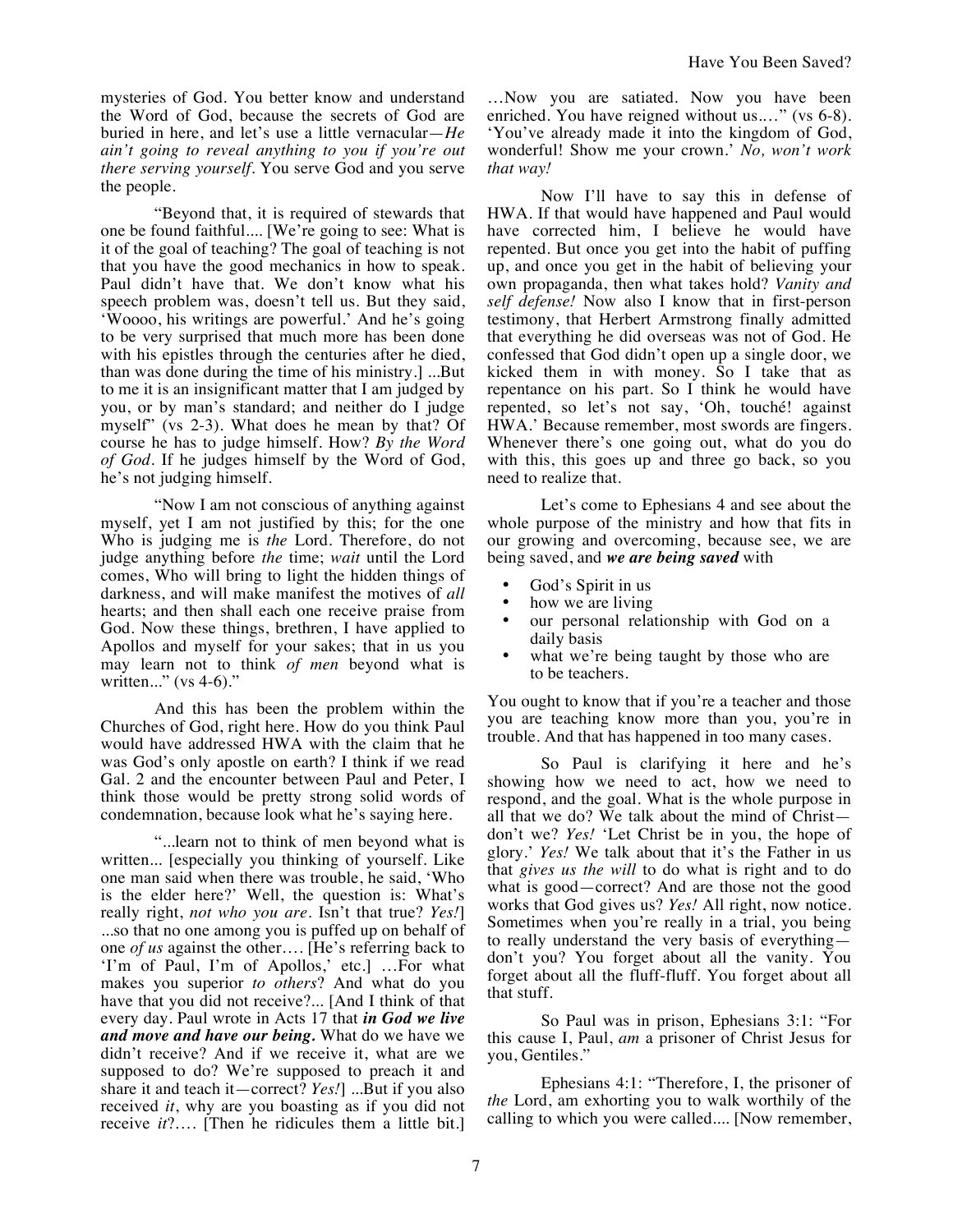Have You Been Saved?

this is still the book of Ephesians, and where did we start? *Eph. 2*—right? *Yes!* How are we to do it?] ...With all humility and meekness, with longsuffering, forbearing one another in love.... [Try this for a change. Instead of judging all the brethren, compared to what you think is your standard of righteousness, why don't you forbear and pray for that person? Like Paul said, 'If you see a brother sin a sin not unto death, pray for them,' and God will help them. Pray that the person can change. They will. Is it possible with God's Spirit? *Yes!*] ...Being diligent to keep the unity of the Spirit in the bond of peace" (vs 1-3). That cannot come unless the Spirit is being exercised every day.

"*There is* one body and one Spirit, even as you were also called in one hope of your calling... [We're all headed in the same way. That's why Paul wrote in Hebrews, 'Looking to Jesus the Author and Finisher of our faith.] ...One Lord... [Who's also called God.] ...one faith, one baptism.... [Can't be done without baptism, because you're not in covenant in God unless you've been properly baptized. Anything else that was called a baptism was a dunking. At least you're a little better than Dunkin Donuts, they got fried.] ...One God and Father of all, Who *is* over all, and through all, and in you all" (vs 4-6). Everything is completely different—isn't it? So you see how then we are to grow in grace and knowledge, grow in overcoming.

"But grace was given to each one of us according to the measure of the gift of Christ" (v 7). We need to always keep this in mind. The question was asked: What is the gift of Christ, is that the Holy Spirit? *The gift of Christ, these are the gifts that He gives to each one of us.* To one is given wisdom, to one is given knowledge, to another is given the gift of healing, to one is given the gift of speaking, etc., but we all have gifts. To another the gift of encouragement, to another the gift of helping, you see, but these are all related to the Spirit of God.

Verse 8: "For this *very* reason, He says *that*  after ascending on high, He led captivity captive, and gave gifts to men.... [To all of us! It says, v 7, 'But the grace was given to each one of us,' all of us.] ....Now, He Who 'Ascended, what is it but that He also descended first into the lower parts of the earth? He Who descended is the same one Who also ascended above all the heavens so that He might fulfill all things" (vs 8-10).

Now you go clear back to Matt. 5:17-18, 'Do not think I have come to destroy the law. I did not come to destroy the law or the prophets, but to fulfill.' And is it continually being fulfilled? Is the will of God being fulfilled in you every day? *Yes, with His Spirit, sure!* Now notice the ministry, the whole purpose for it. It's not a self-exaltation.

"And He gave some as apostles, and some prophets, and some evangelists; and some, pastors and teachers for the perfecting of the saints... [It's not a promotion; it is not an exaltation, but God has chosen to use men and His Spirit and His Word all combined together:] ...for the perfecting of the saints... [That's the workmanship—right? 'We are His workmanship.'] ...for the perfecting of the saints, for *the* work of *the* ministry, for *the* edifying of the body of Christ? (vs 11-12). Now edifying means to build up, and this is the same word that is used for a noun for a builder, to build up.

"Until we all come into the unity of the faith..." (v 13). He says here there's one faith, but also we are to come to the *unity of faith*. How do we come to the unity of faith? *Through the Holy Spirit, through the study of the Word of God*. We cannot keep people in the faith by any form of church government to rule brethren. You're not developing spiritually. You may keep them in an organization, but the question is, are you keeping them in Christ?

Now let's analyze here v 13, showing it's a continual work. "Until we... [So it might be interesting. Go through the epistles and look at the 'we' and 'us.'] ...Until we all... [Paul's including himself.] ...come into the unity of the faith... [Now what is the absolute perfection of the unity of faith? When does that come? *Resurrection!*] ...unity of the faith and of the knowledge of the Son of God, unto a perfect man, unto *the* measure of *the* stature of the fullness of Christ." Now put in your margin there, 'perfect man' (Matt. 5:48). You are to 'be perfect as your Father in heaven is perfect.' And so that is the goal of growing and changing and overcoming, so it cannot be that 'once saved, always saved,' because Jesus shows that you also have to *endure to the end* and you *shall be saved*. So:

- we *have been saved* from Satan the devil and the world and ourselves
- we *are being saved*, as we're growing in grace and knowledge
- we *shall be saved* at the resurrection

## *And all of this is the work and creation of God.*

"...unto a perfect man, unto *the* measure of *the* stature of the fullness of Christ; So that we no longer be children, tossed and carried about with every wind of doctrine by the sleight of men in *cunning* craftiness, with a view to the systematizing of the error" (vs 13-14). And that's been completed now—hasn't it? You ever read a catechism?

"But holding the Truth in love... [Not hold the Truth in contempt and judgment against others.] ...holding the Truth in love, may in all things... [*all things*] ...grow up into Him Who is the Head, *even* Christ From Whom all the body, fitly framed and compacted together by *that which* every joint